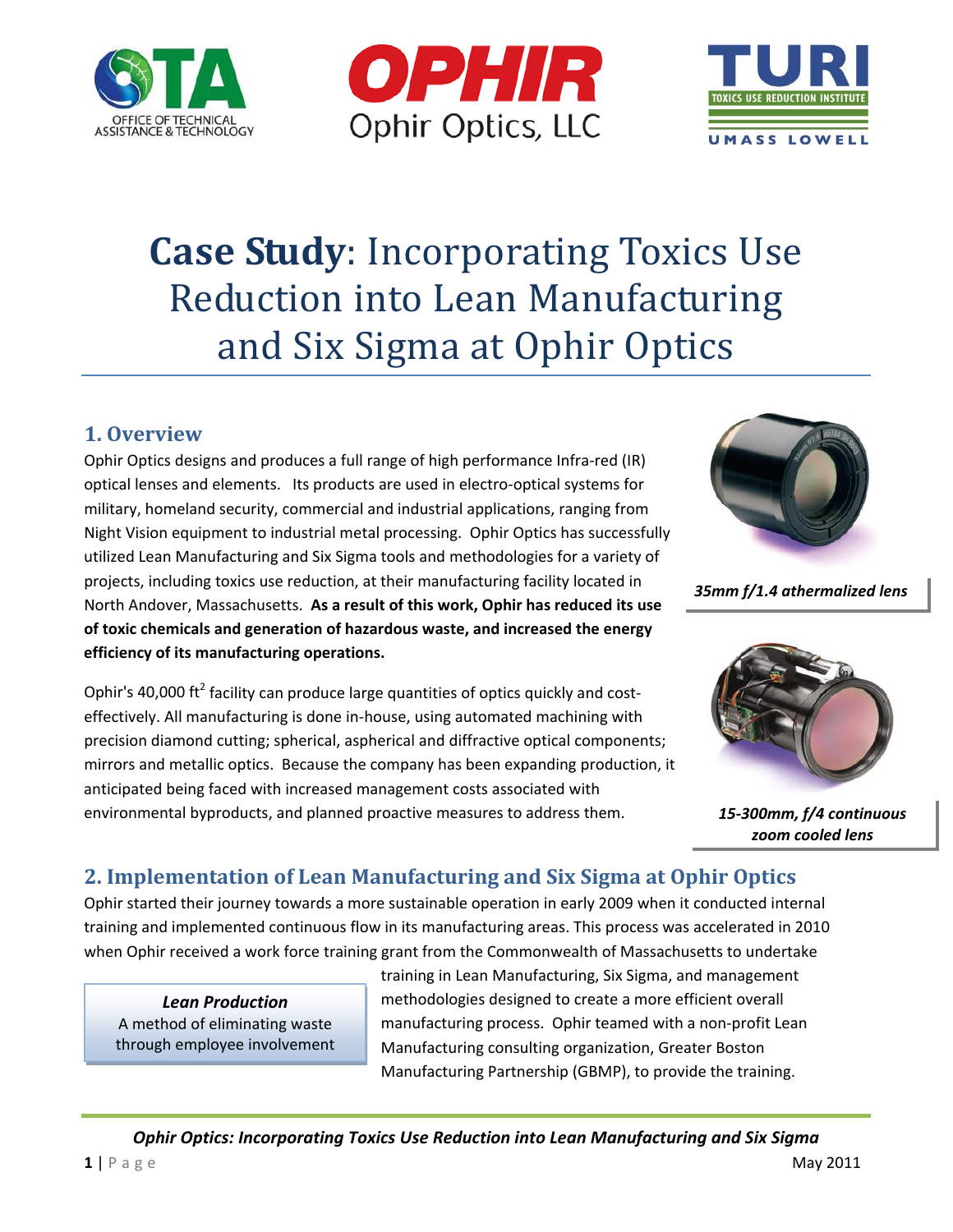During this same time period, Ophir contacted the Massachusetts Office of Technical Assistance (OTA) for ideas and assistance in reducing its generation of hazardous waste. OTA engineers evaluated the processes that use toxic chemicals and create hazardous waste, and provided a number of suggestions for reducing toxics use and hazardous waste generation. Based on OTA's recommendations Ophir embarked on a series of continuous improvement projects, using the Six Sigma process where appropriate.

The basic concept of Six Sigma is that processes have characteristics that can be measured, analyzed, improved and controlled. The Six Sigma approach is implemented through a group effort that motivates commitment from the entire organization to achieve sustained quality improvement.

Ophir used Six Sigma tools to implement a suggestion by OTA that it

# *Six Sigma*

An approach to improving the quality of production by identifying and removing the causes of defects (errors) and increasing standardization in business processes

could decrease the use and emissions of mineral spirits, a toxic and volatile organic compound (VOC) used as a coolant in their diamond turning manufacturing process. Anticipating an increase in production, Ophir was concerned about increased costs associated with compliance with air emissions regulations. Ophir evaluated the technical performance of three alternative coolants identified with OTA's assistance. Ophir investigated nonvolatile water‐based coolants and determined that substitution could provide higher quality results, but Ophir would need to fully design a fluid capture and solids removal system to implement the change. Therefore, as a short term solution, Ophir investigated methods for increasing the efficiency of its use of volatile organic

*Ophir reduced VOCs by 70%, saving \$15,000 annually*

compounds in the diamond cutting process.

After closely monitoring the use of mineral spirits at each machine and measuring product quality, Ophir determined that even with significant reductions in the use of mineral spirit there was no diminution in lens functioning. The careful identification

of key factors and measurement and control of operating parameters that is a hallmark of the Six Sigma process brought about even further reductions in mineral spirit usage in the machines with the lowest use rates. Each cutting machine operator was then instructed to set the flow controls for delivery of mineral spirits to the cutting site within a tight set of application parameters.

Mineral spirit consumption had increased along with production from 2008 to 2009. However, even though production held steady in 2010, with the implementation of these changes, Ophir was able to reduce its mineral spirit consumption by 3,872 pounds (70%). The total estimated annual savings for the VOC project is \$15,000. In addition, the careful measurement and evaluation of the diamond turning process has enhanced overall production quality, with fewer adjustments necessary during production. Ophir will also save on time and air permitting costs by avoiding the increase in emissions.

In addition to the VOC reduction project, Ophir also looked into OTA's recommendation that, as good general practice, processes should be redesigned to avoid mixing together germanium and selenium waste streams. Implementing this suggestion was not difficult for Ophir, and during 2010 the facility reduced the quantity of hazardous waste shipped by about two-thirds. Whereas during the first half of the year the company was a large quantity generator of hazardous waste (the threshold is one thousand kilograms per month), during the second half of the year Ophir was able to reclassify itself as a small quantity hazardous waste generator, with shipments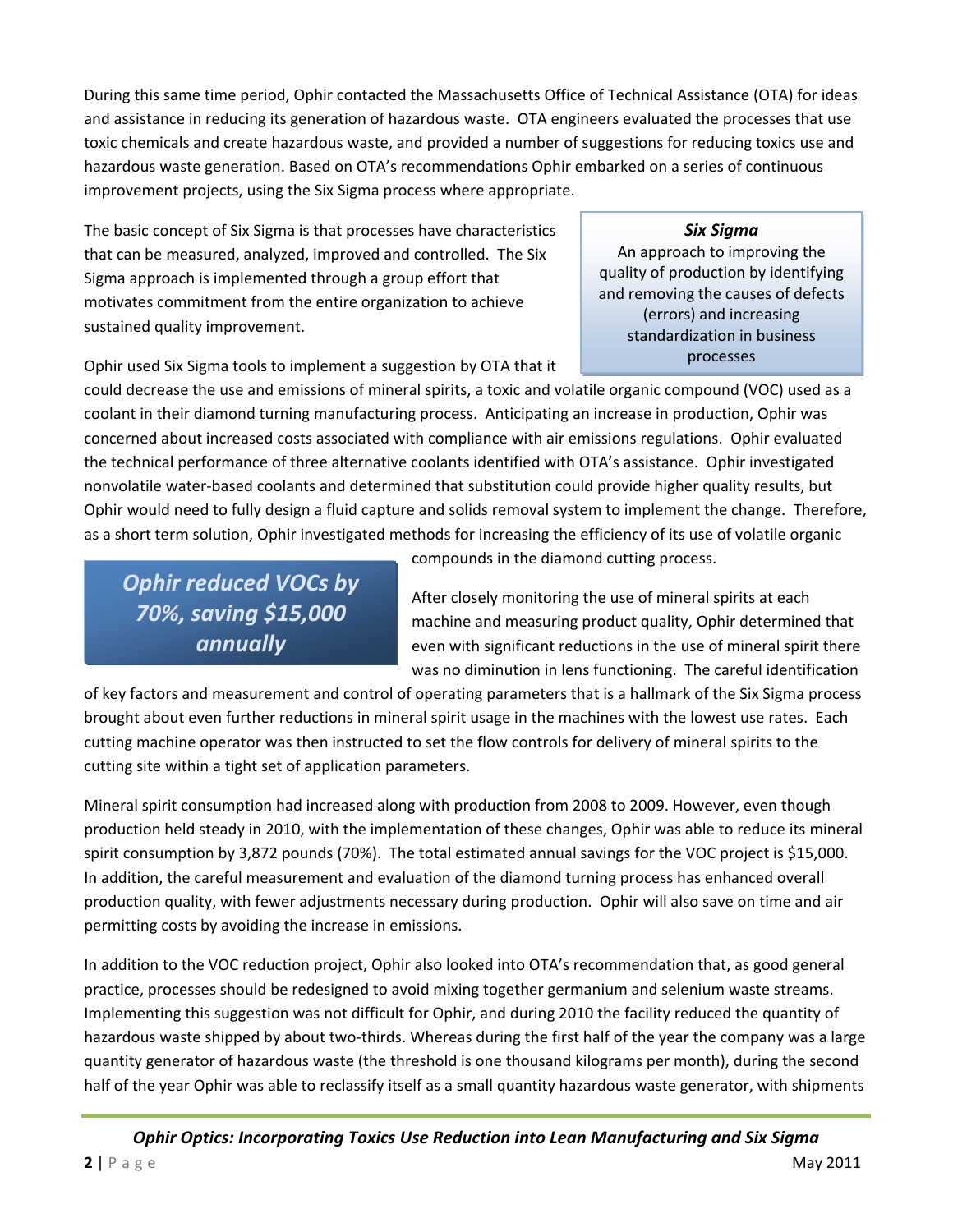well below 1,000 kilograms of hazardous waste per month. Associated training, hazardous waste management and reporting requirements were also reduced.

Other Lean Manufacturing and Six Sigma projects implemented at the facility that have made Ophir's production process more efficient include:

- Cellular Layout of Ophir's lens fabrication which facilitated the switch from batch manufacturing to continuous flow production. This reduced work in process inventory, labor, and overall lead time to produce the product.
- Total Productive Maintenance (TPM) in several departments, including daily checks of equipment and visuals which allow operators to easily confirm that equipment is within proper operating parameters.



- 5S methods (sort, straighten, shine, standardize, and sustain) throughout the plant. This is a method of organization that reduces wastes such as searching for tools. Supplies and tools are now stored at point of use and organized in a standardized way that facilitates operator/technician use.
- Recognition programs to motivate participation by employees including both team rewards and individual employee awards. For example, teams were recognized in a variety of ways including plaques, gift cards, and shirts.
- Standardized work projects, which help balance the production flow and eliminate waste and manufacturing bottlenecks.
- Scrap reduction projects utilizing the Six Sigma process DMAIC (Define, Measure, Analyze, Improve, and Control).

### **3. Results Achieved**

The results achieved by Ophir Optics' implementation of Lean Manufacturing and Six Sigma improvement projects include:

More than **\$1,000,000** in efficiency improvements achieved

- More than **\$1,000,000** in efficiency improvements was achieved from implementing Lean Manufacturing and Six Sigma projects. The majority of this was achieved through the implementation of continuous flow cells and standardized work.
- Ophir also achieved more than **\$100,000** in projected scrap reductions from Six Sigma projects.

*Ophir Optics: Incorporating Toxics Use Reduction into Lean Manufacturing and Six Sigma*